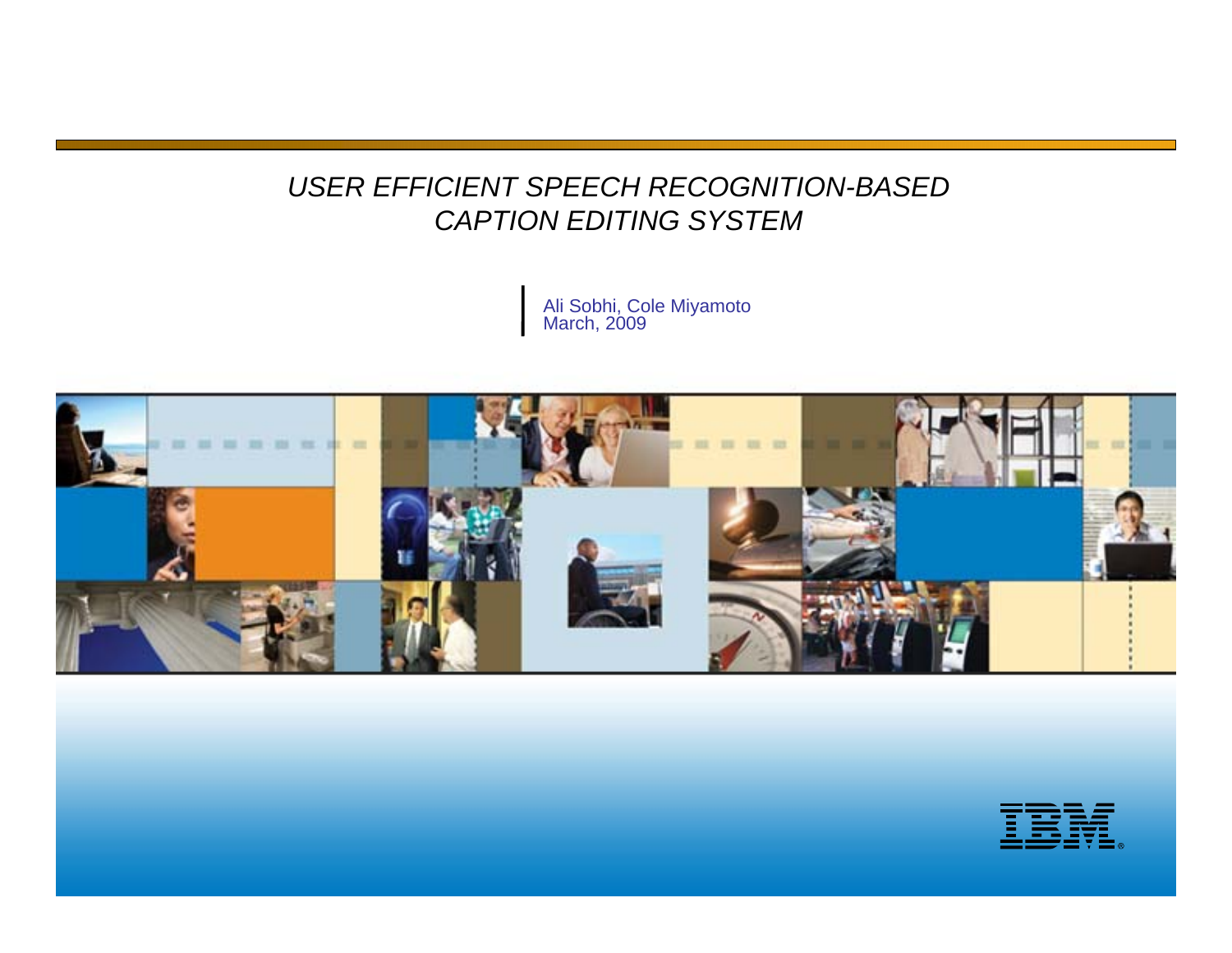

# **Session ID: DHH-1010 Wednesday, March 18, 2009 3:10 PM – 3:40 PMMarriott – Saddle Brook Rm**

# **Speaker: Ali Sobhi**

3/18/2009 ©2009 IBM Corporation IBM Advance Speech Technology, CSUN-2009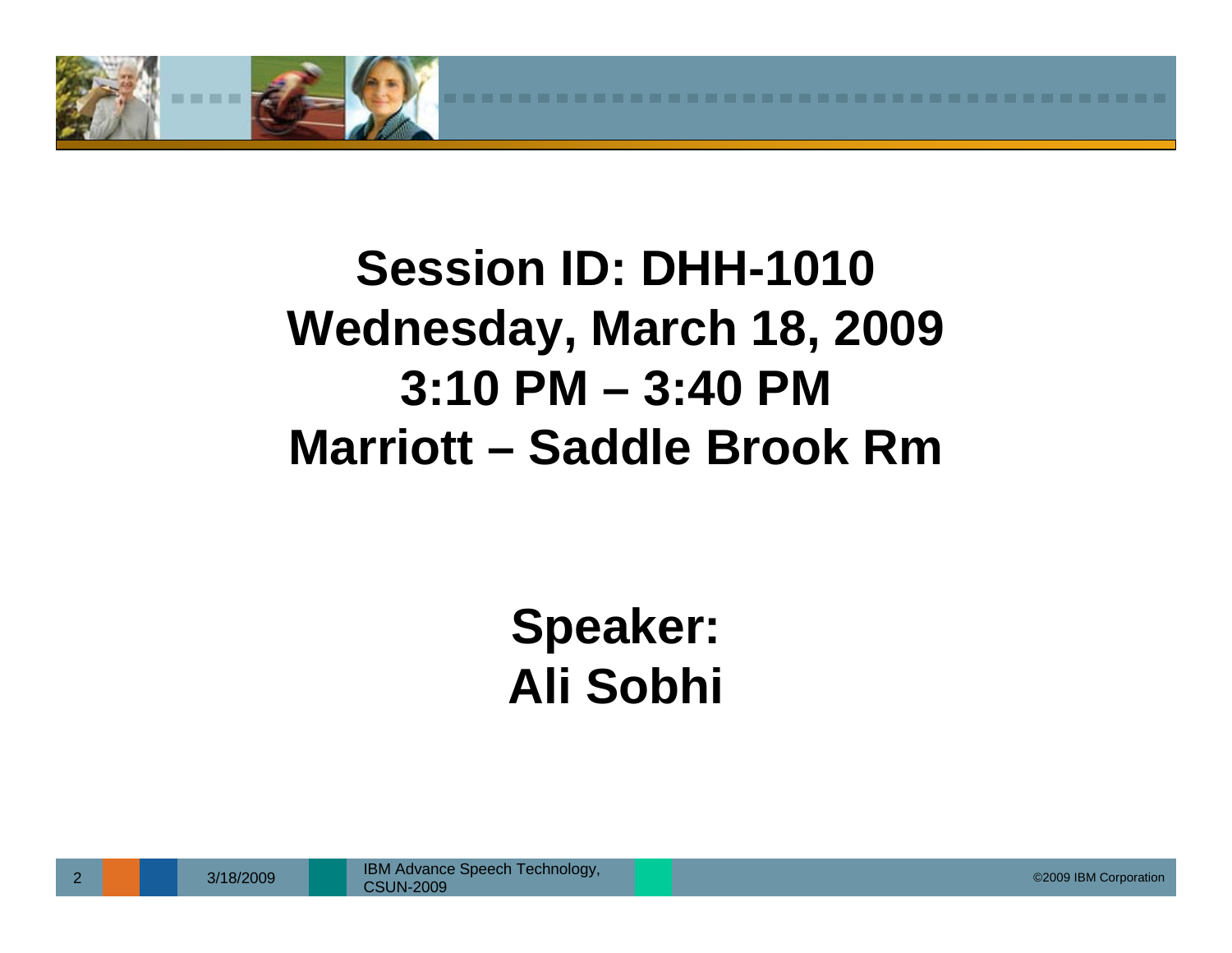

#### **Agenda**

#### IBM Digital Multimedia Captioning and Editing System

Caption Editing System

Demo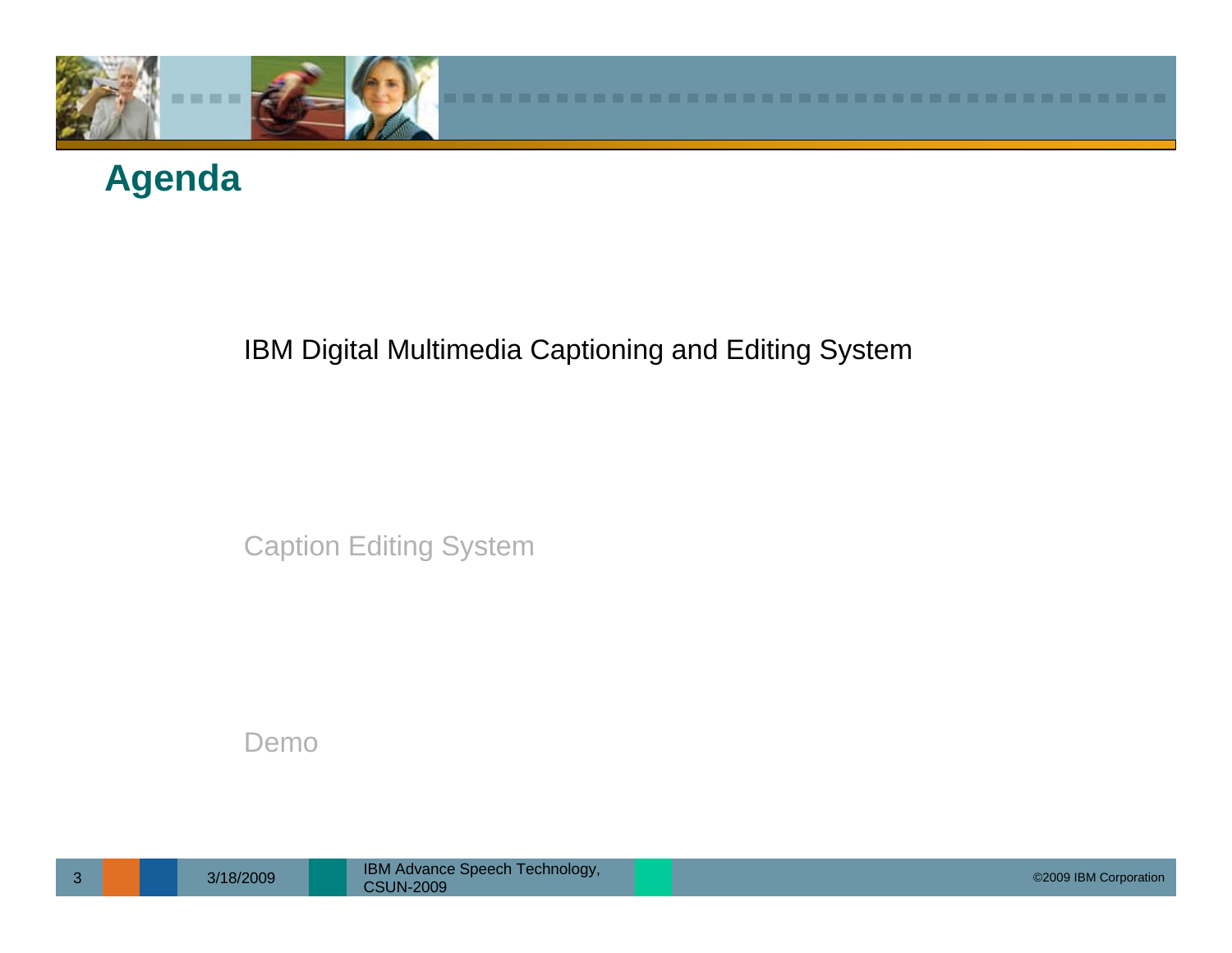

#### **Objectives & Deliverables**

Define an appropriate captioning / transcribing and editing solution for HA & AC What we think is appropriate and makes sense What we help deliver through existing components and new work

Deliver a captioning system that can process media in the IBM media library Align with CIO requirements for accessible media

Create asset that can be commercializedAssist HA & AC service delivery organization

# **Digi**tal **Cap**tioning and **E**diting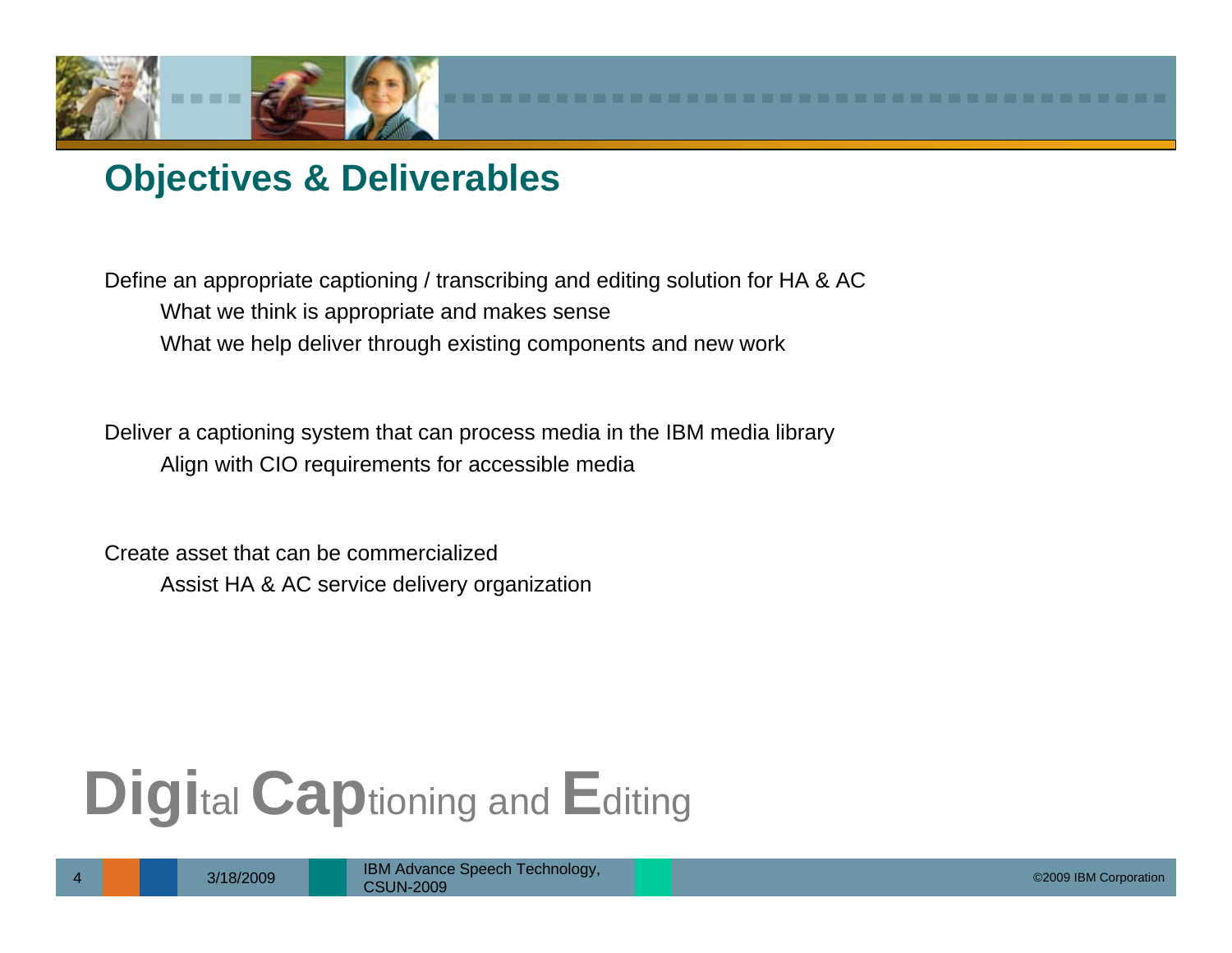

#### **Matrix of Media and Technology Components**

| <b>Media Source</b> | <b>Digital</b><br><b>Recording</b> | <b>Media</b><br><b>Transformation</b> | Transcription   Edit   Translation   Edit |           |   | <b>Media Generation</b><br>/ Synchronization |
|---------------------|------------------------------------|---------------------------------------|-------------------------------------------|-----------|---|----------------------------------------------|
| Broadcast - TV      |                                    |                                       |                                           |           |   |                                              |
| • Live              |                                    |                                       |                                           |           |   |                                              |
| • Recorded          |                                    |                                       |                                           |           |   |                                              |
| Broadcast - Radio   |                                    |                                       |                                           | $\bullet$ | G |                                              |
| Web                 |                                    |                                       |                                           |           |   |                                              |
| • Webcast           |                                    |                                       |                                           |           |   |                                              |
| • Podcast           |                                    |                                       |                                           |           |   |                                              |
| • Audio             |                                    |                                       |                                           |           |   |                                              |
| • Video             |                                    |                                       |                                           |           |   |                                              |
| Lecture             |                                    |                                       |                                           |           |   |                                              |
| Presentation        |                                    |                                       |                                           |           |   |                                              |
| • Speaker notes     |                                    |                                       |                                           |           |   |                                              |
| • Charts            |                                    |                                       |                                           |           |   |                                              |
| VoIP                |                                    |                                       |                                           |           |   |                                              |
| • Teleconference    |                                    |                                       |                                           |           |   |                                              |
| • One-to-one        |                                    |                                       |                                           |           |   |                                              |
| Internet            |                                    |                                       |                                           |           |   |                                              |
| $\cdot$ IM          |                                    |                                       |                                           |           |   |                                              |
| • A / V Chat        |                                    |                                       |                                           |           |   |                                              |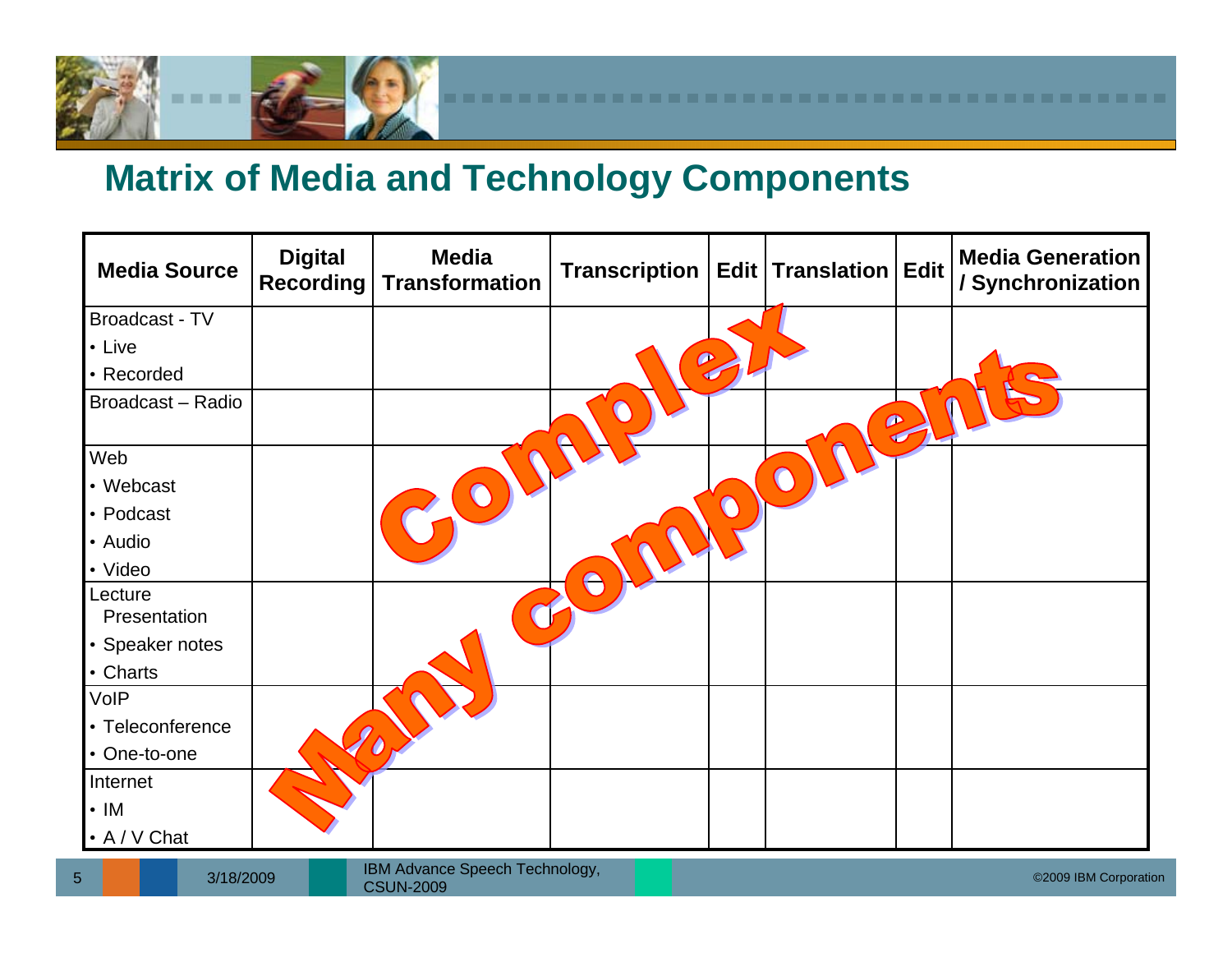

#### **Products / Components Consideration**

Caption Editing System (CES from TRL) Editing (master / client), Controlling GUI

Broadcast Captioning (BCC from CRL) Closed-caption merge and media generation

HLT's new ASR engine controller API control for Automatic Speech Recognition (ASR) web service







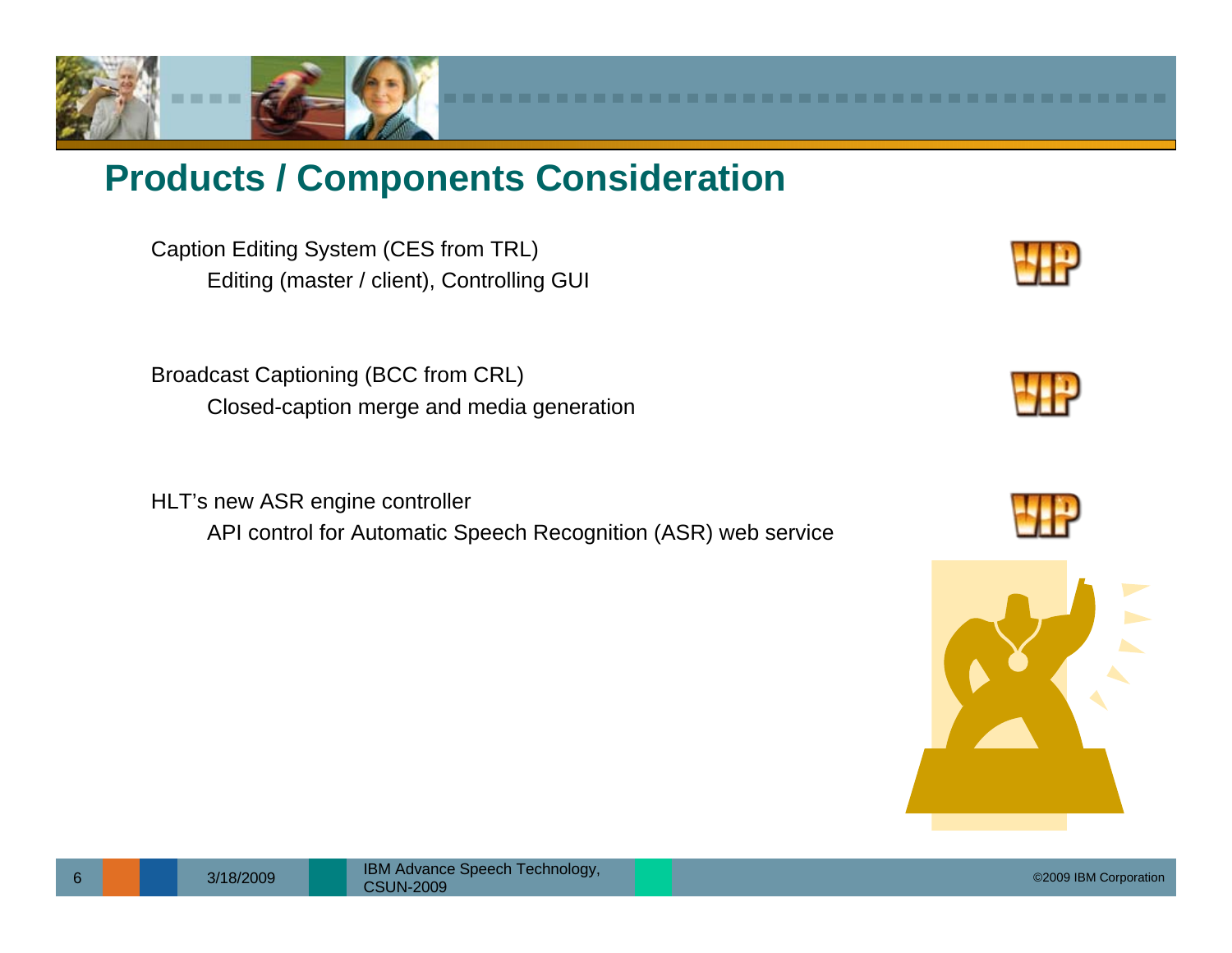

#### **High-Level Architecture**

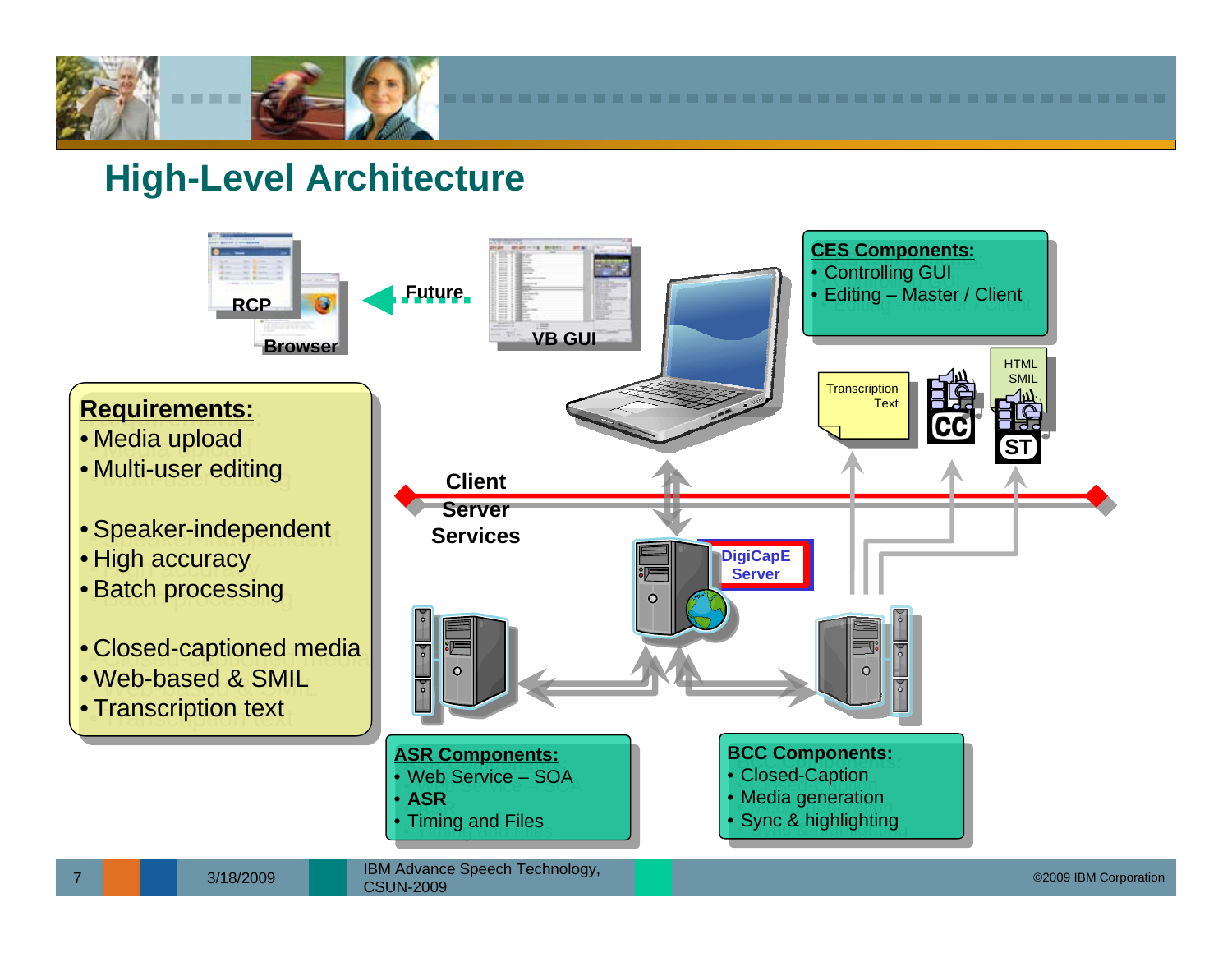

## **Usage Scenario**

#### **Who will use this?Who will use this?**

- PwD deaf / hard of hearing PwD deaf / hard of hearing
- Captioning of media archives
- •• Search engines Search engines
- Data mining Data mining
- **Examples: Examples:**
	- IBM $_{\rm \odot}$
	- NCSU
	- NASA
	- NASA<br>• National Archives
	- National Archives Broadcasting companies Broadcasting companies







#### **<u>How to use this?</u>**

- Install / configure client GUI
	- Install / comigue client GUI •• Directory and file structure for I/O Directory and file structure for I/O
		- Define the DigiCapE server URL Define the DigiCapE server URL

#### • Upload **appropriate media format** to server • Upload **appropriate media format** to server

- Client GUI will be notified when the transcription is complete complete
	- The transcript with timing marks is sent back to the The transcript with timing marks is sent back to the client and stored on local disk $\Box$
- The user can then replay the media and view the transcript  $\vert$ in the editing pane in the editing pane
	- User can edit the transcripts and adjust the speed and characteristics of the transcription characteristics of the transcription
- The user uploads the modified transcription bundle back to **Nights** DigiCapE server DigiCapE server
	- Request type of output; Web, single media file Request type of output; Web, single media file
- The user is notified of the completion and the requested output media is stored locally on client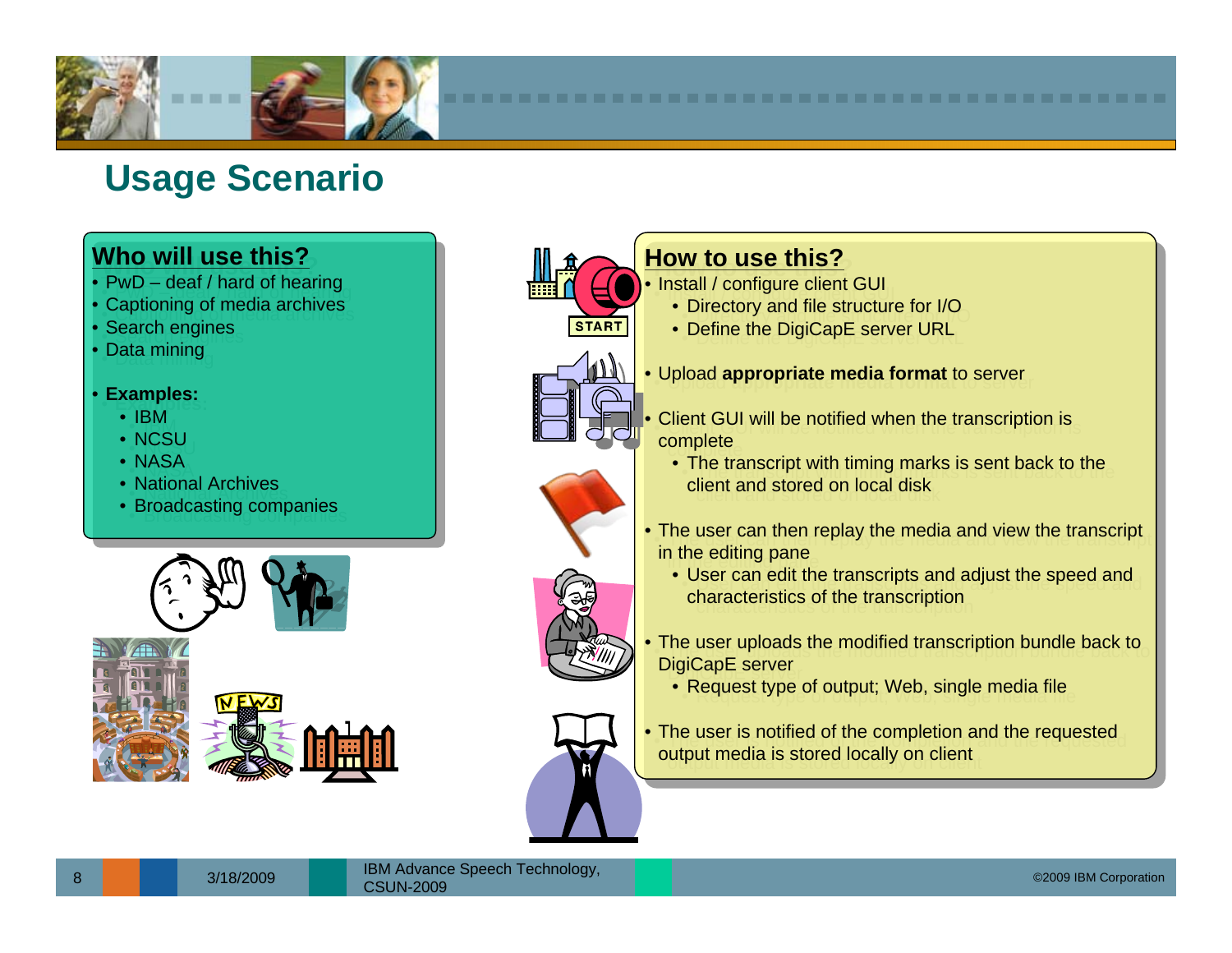

#### **Possible Business Models**

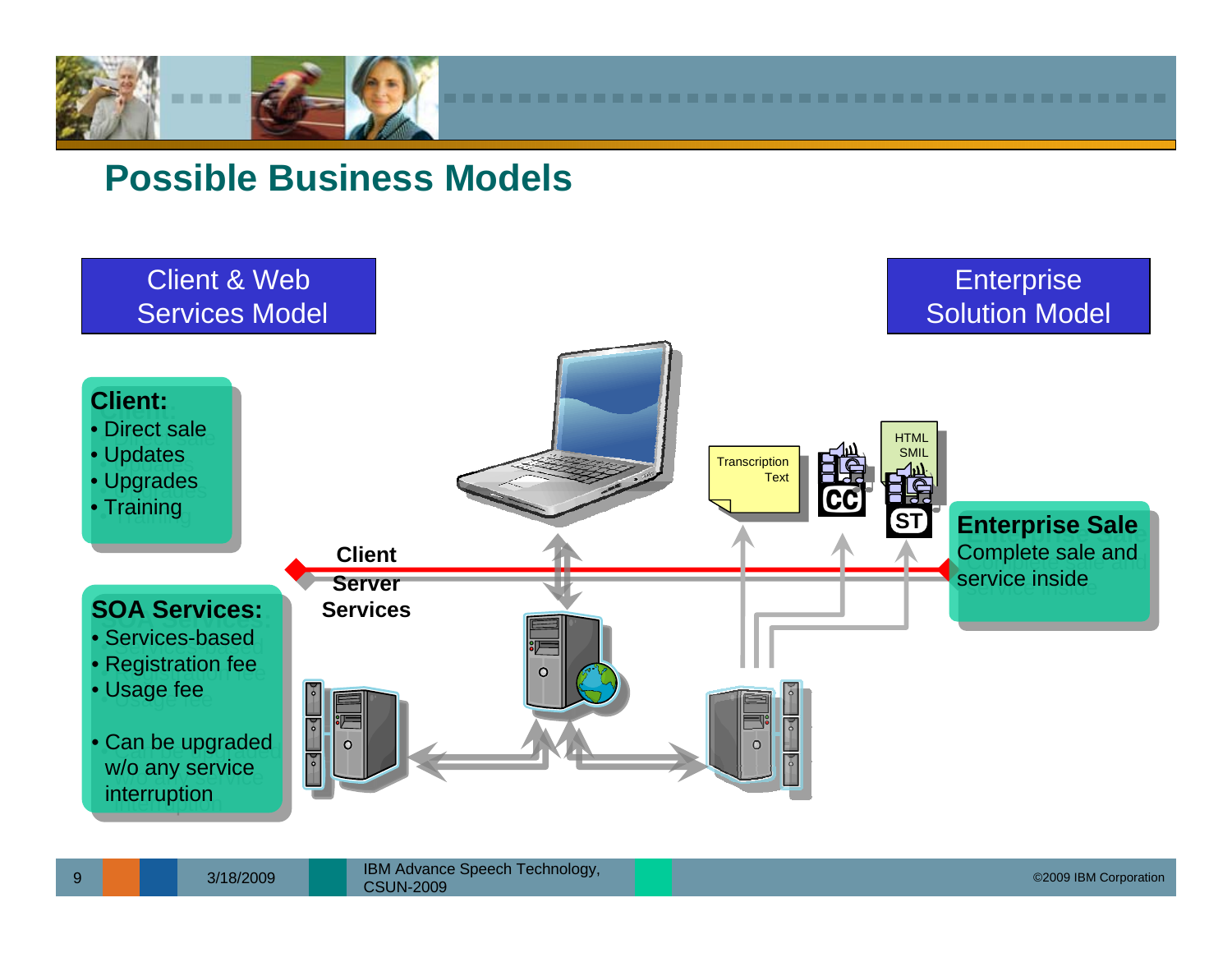

## **Agenda**

#### IBM Digital Multimedia Captioning and Editing System

Caption Editing System

#### Demo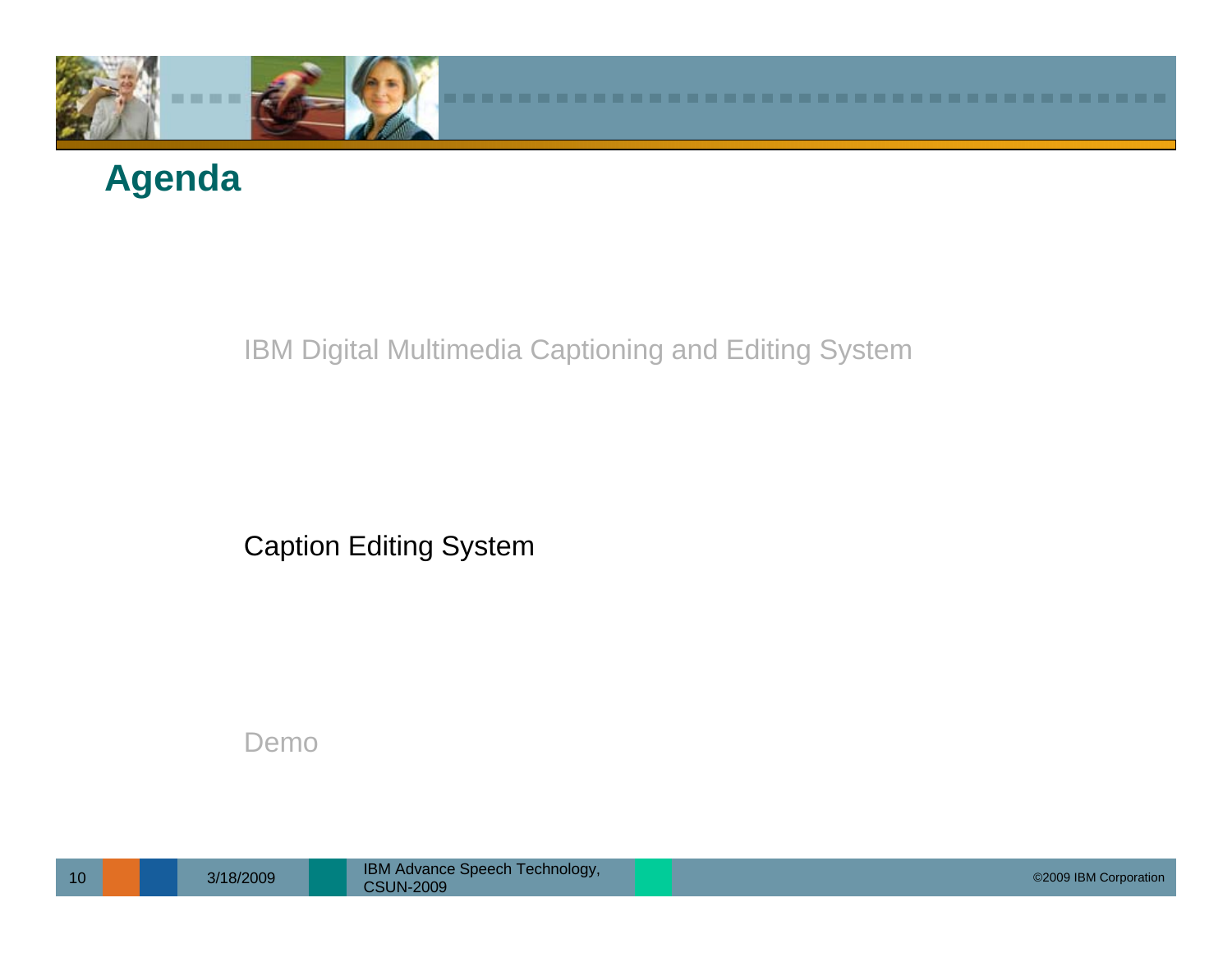

#### Caption Editing System: Overview

Captioning for Digital Archive of Lectures, Videos on the Web

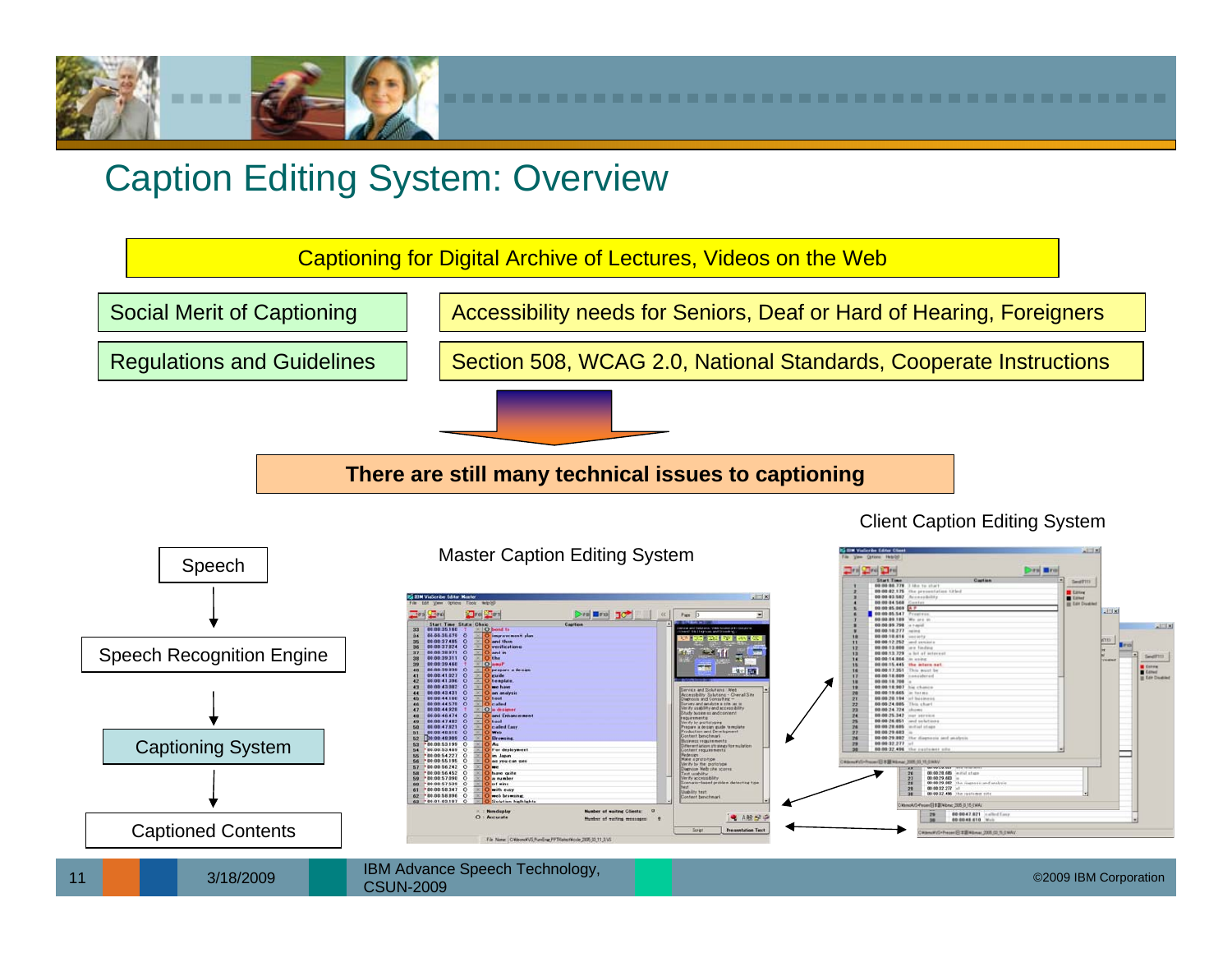

#### The Big Picture: Collaborative Editing Community

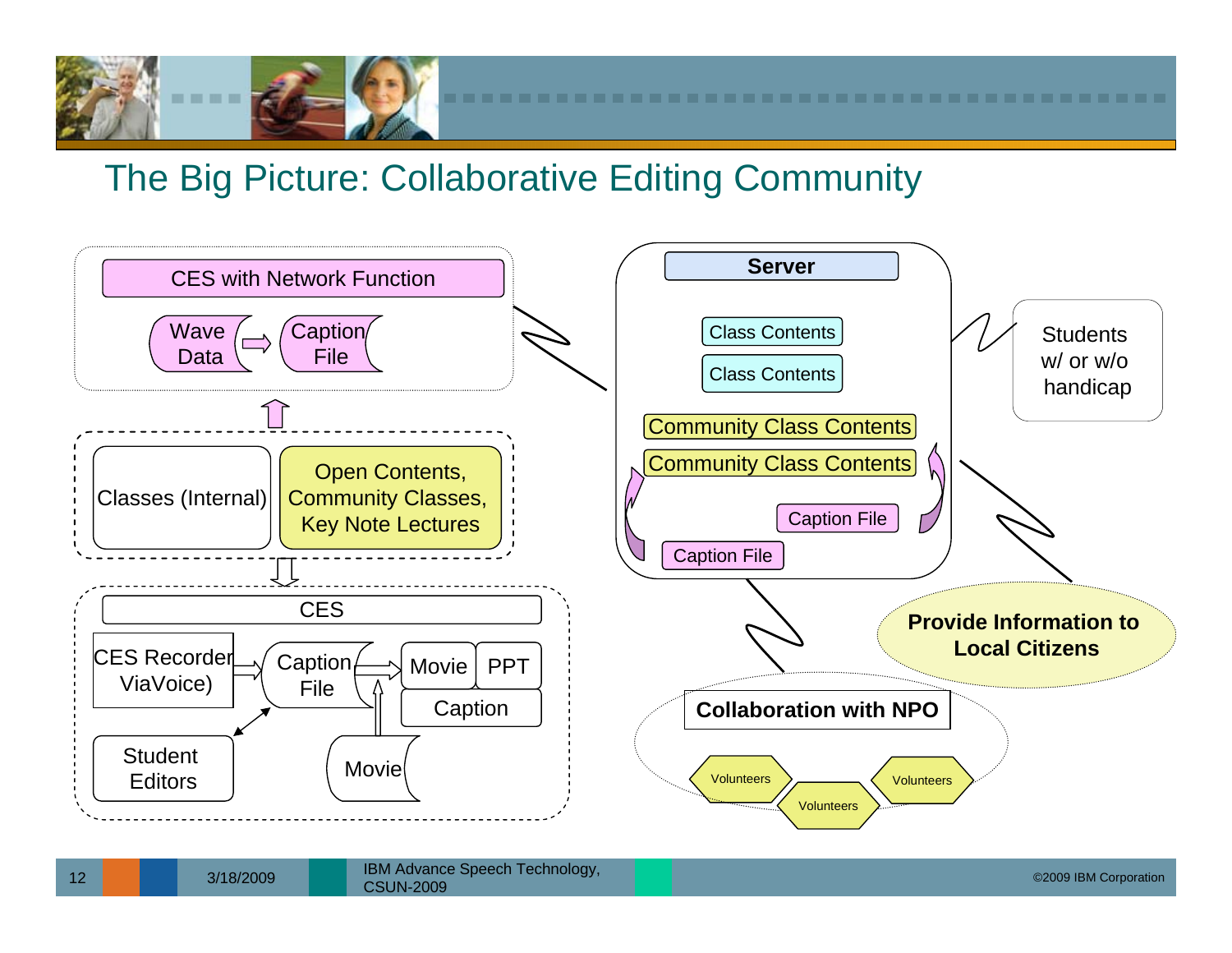

#### Collaborative Editing by Role

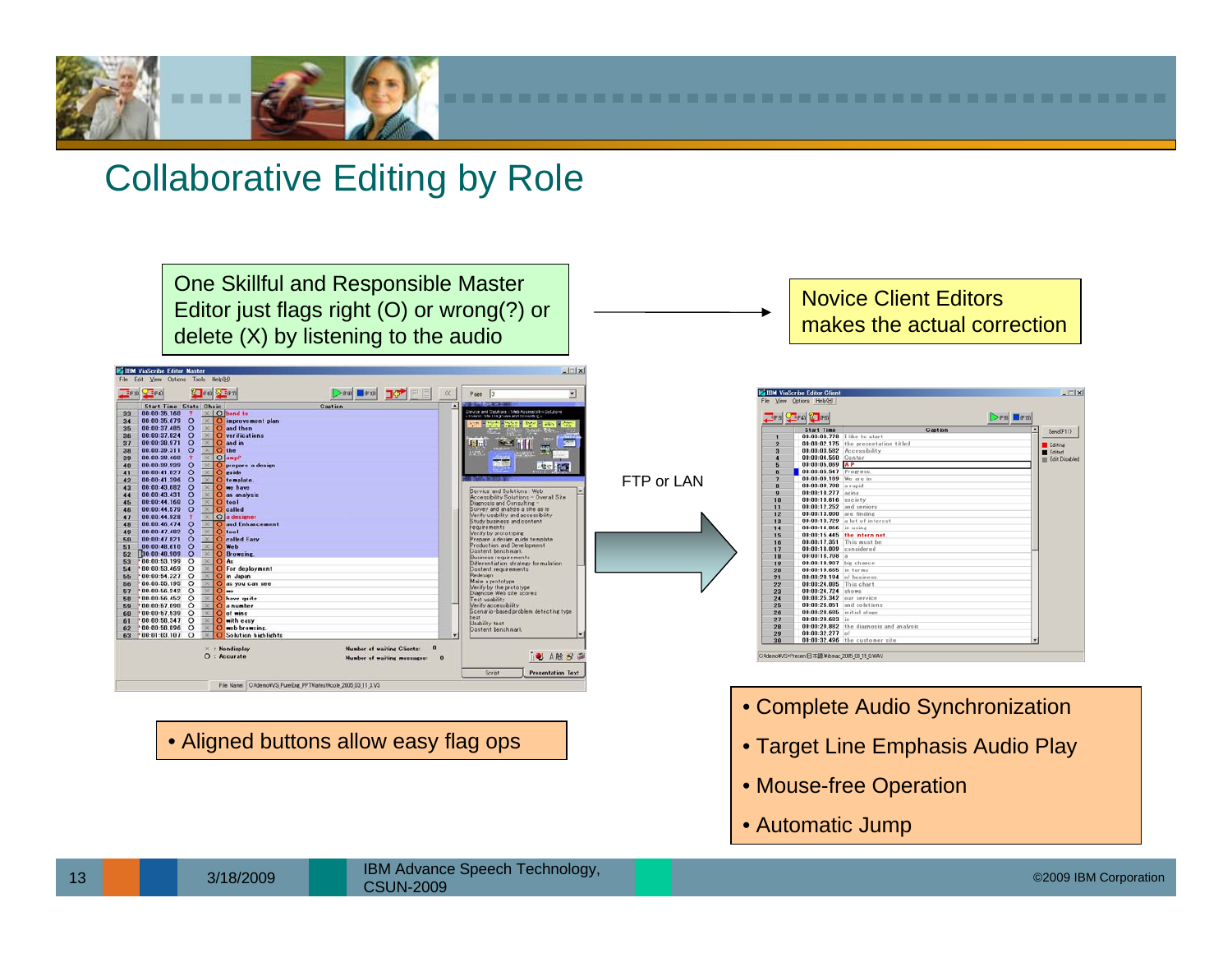

#### Complete Audio Synchronization

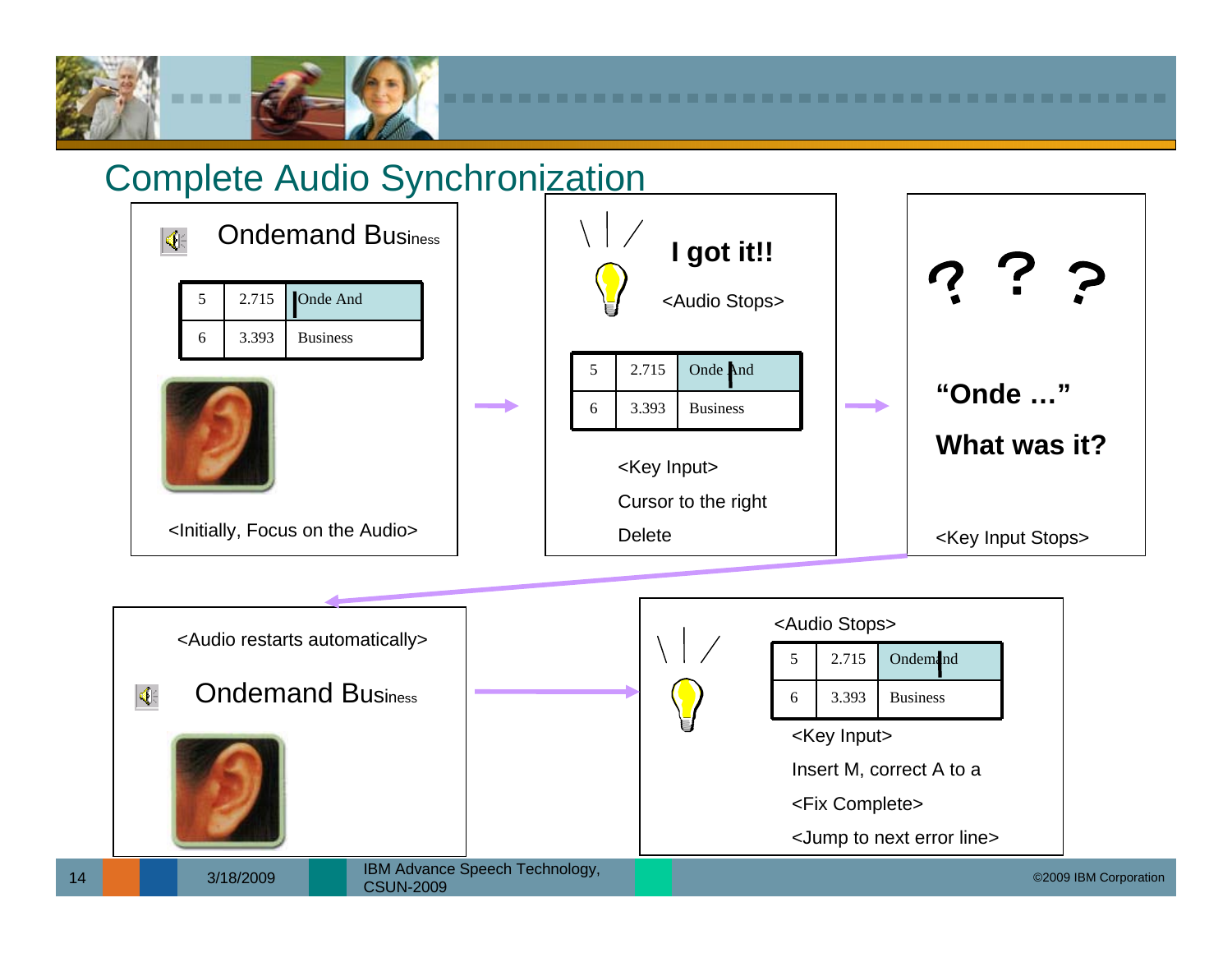

#### **Components**

IBM ASR Server Farm

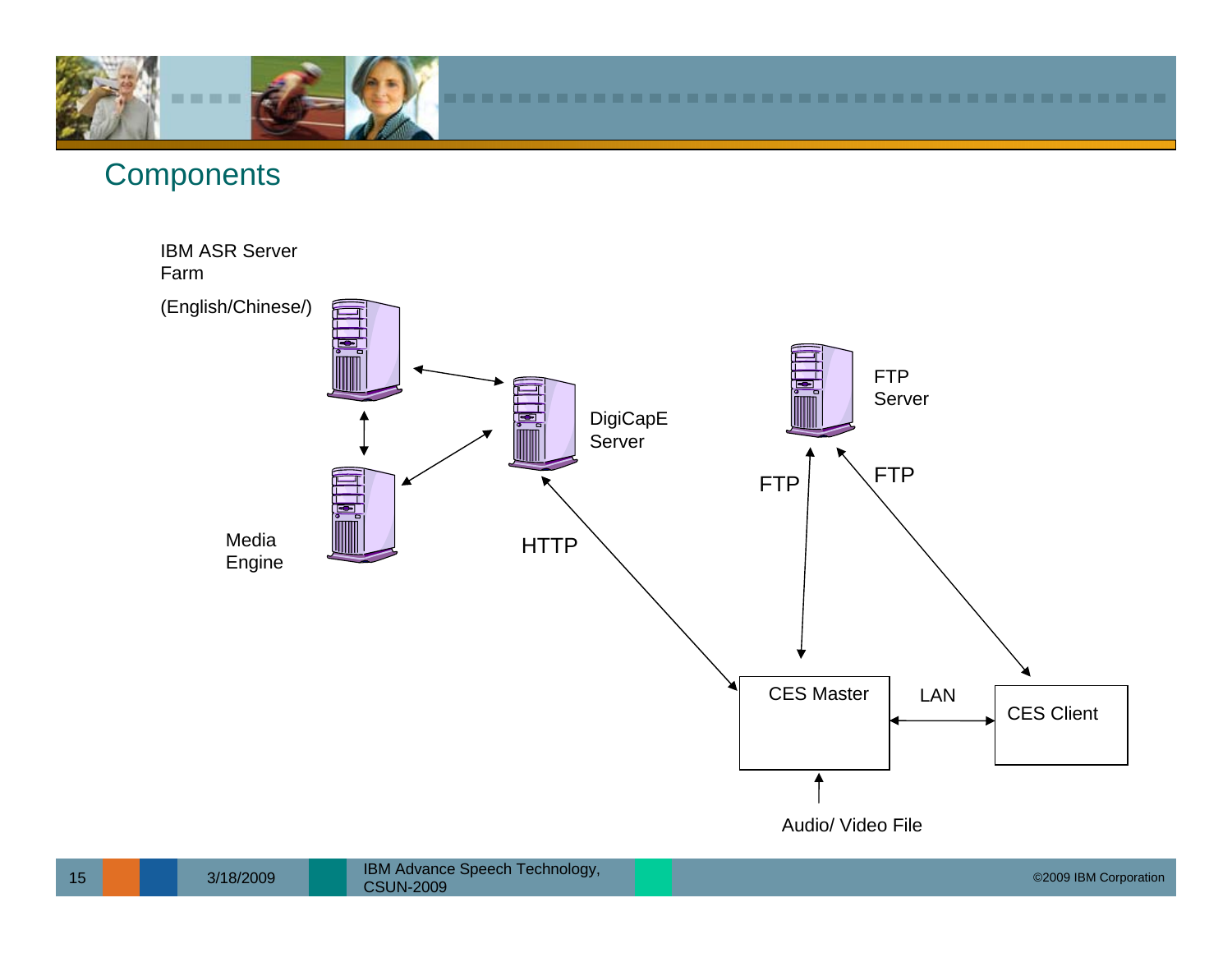

#### Media Coverage

#### Newspaper National 2005/03/15 Asahi Shinbun2005/03/23 Nikkei Sangyou Shinbun 2005/03/30 Kagaku Kougyo Nippo Local2005/03/23 Shinano Mainichi2005/03/23 Yomiuri Shinbun2005/03/23 Nihon Keizai Shinbun2005/06/07 Nihon Keizai Shinbun2005/06/07 Shinano Mainichi2005/06/07 Toushin Journal2005/06/07 Shinshu Minpo Magazine Article 2005/03/22 Weekly ASCII

Papers | HCI International-Las Vegas 2005 Rehabilitation Kougaku 2005 Education System Information CSUN 2006Closing the Gap 2006 IEICE 2007 HCI International-Beijing 2007

TV



National

2005/06/06 JNN CS(News Bird)

Local

2005/03/22 Nagano Asahi Housou 2005/03/22 Shinetu Housou2005/06/06 Ueda Cable TV2005/06/06 NHK Nagano 2005/06/06 TV Shinshu2005/06/06 Nagano Asahi Housou 2005/06/06 Ueda Cable TV

#### Internet Articles

2007/10/26 Yahoo! Japan News 2007/10/26 Enterprise Watch 2007/10/26 PC Watch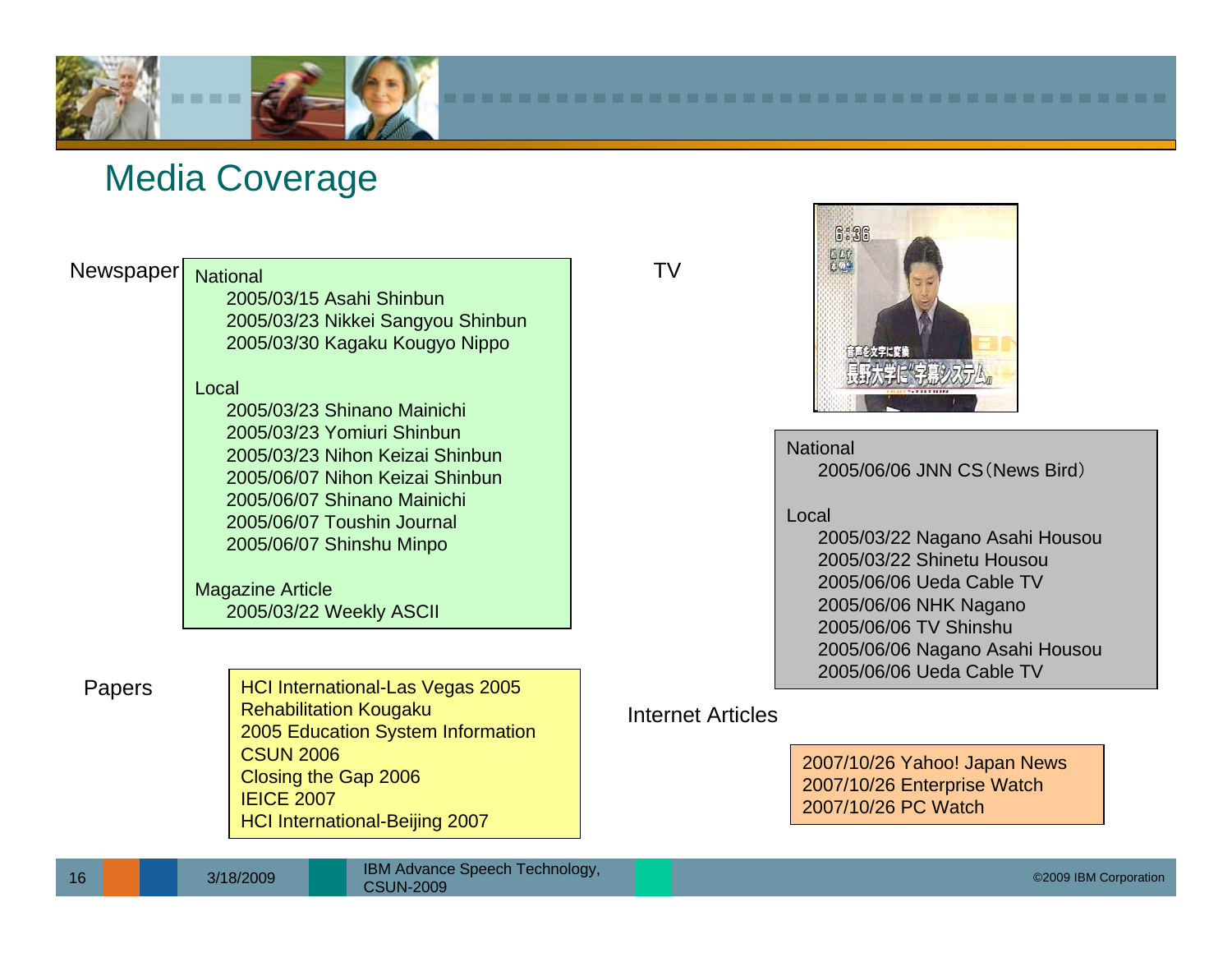

## **Agenda**

IBM Digital Multimedia Captioning and Editing System

Caption Editing System

#### Demo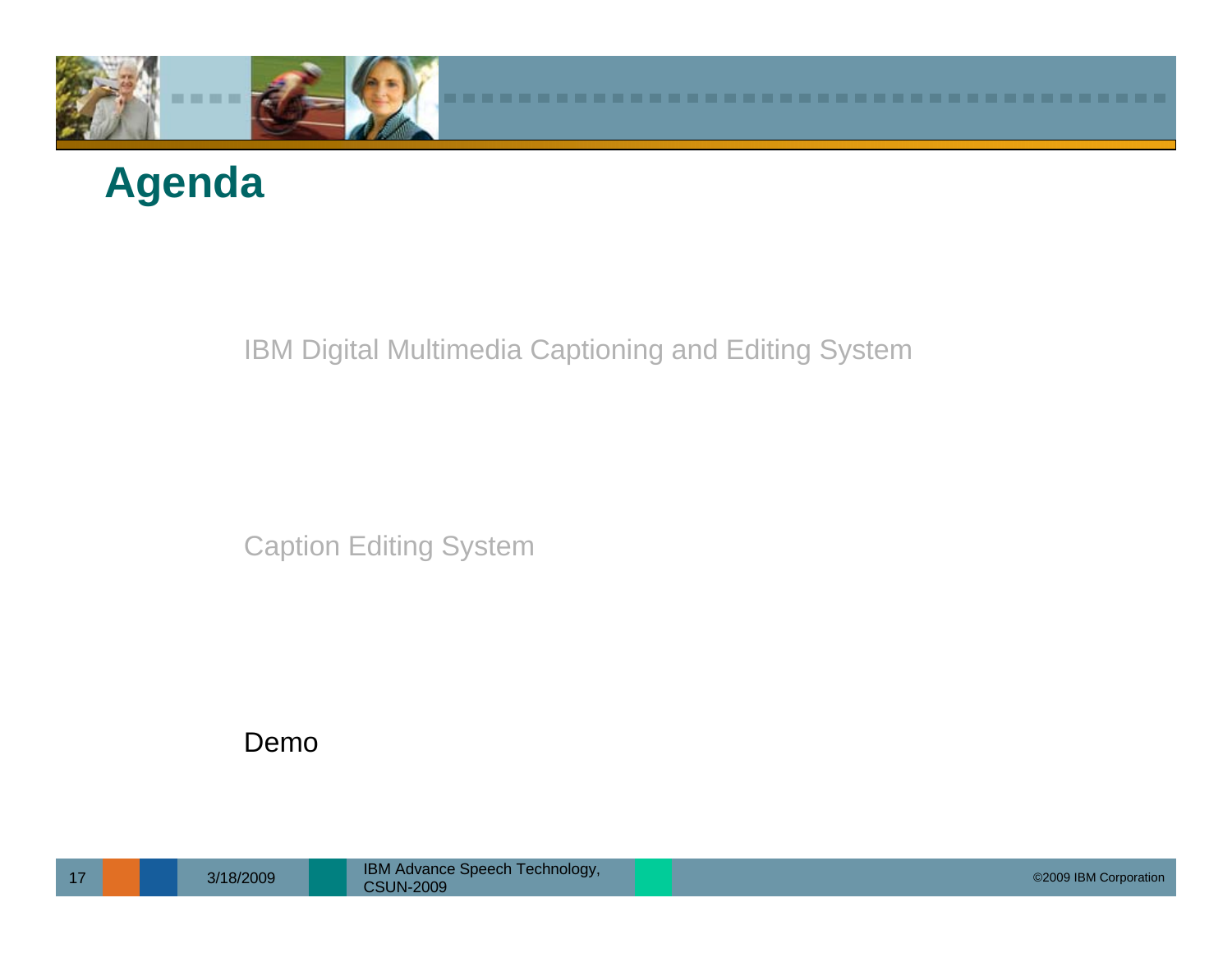

### **Demo**

#### Demonstrations:

1) Transcription by the latest ASR engine

#### 2) Edited result of the transcription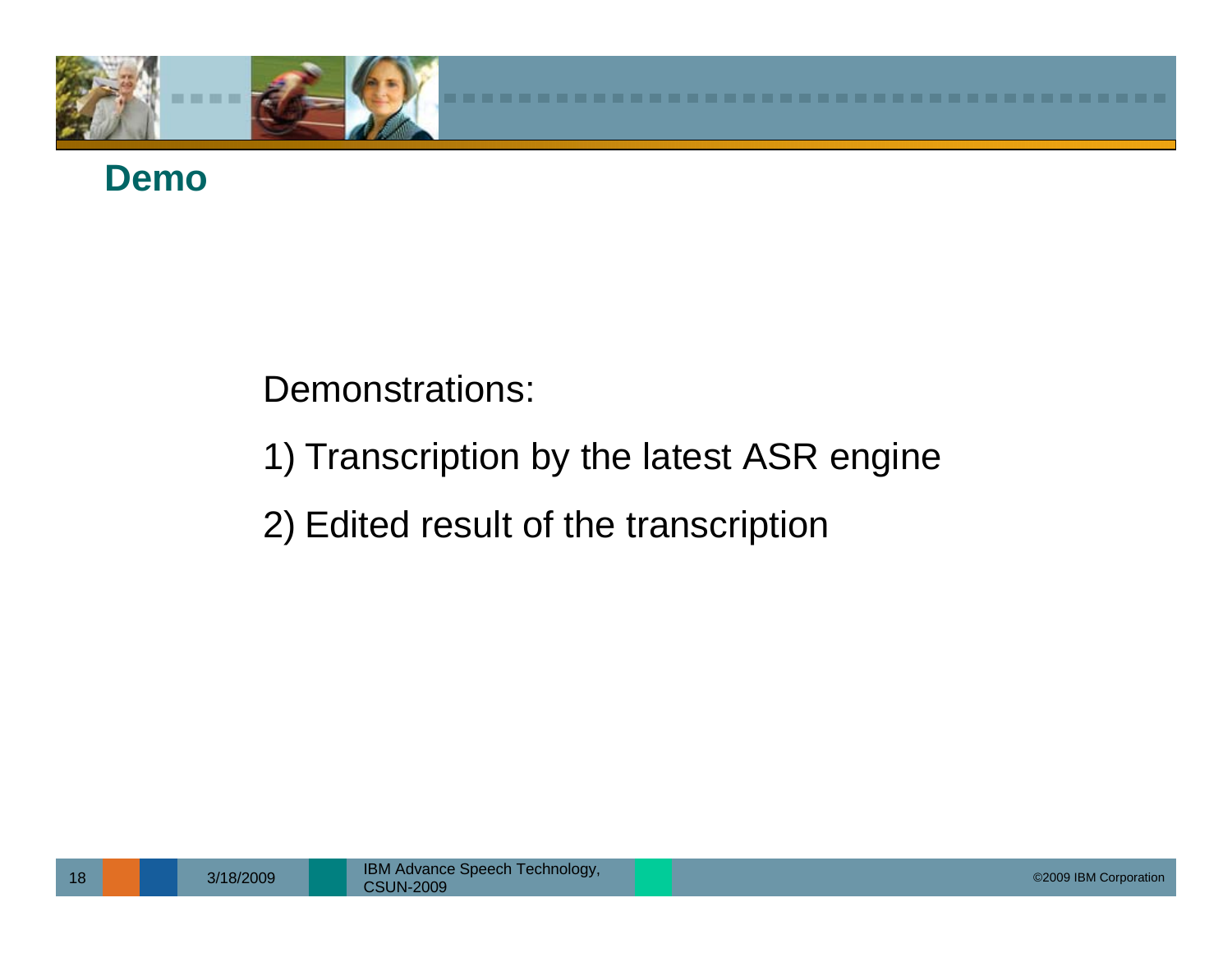

# Any Questions ??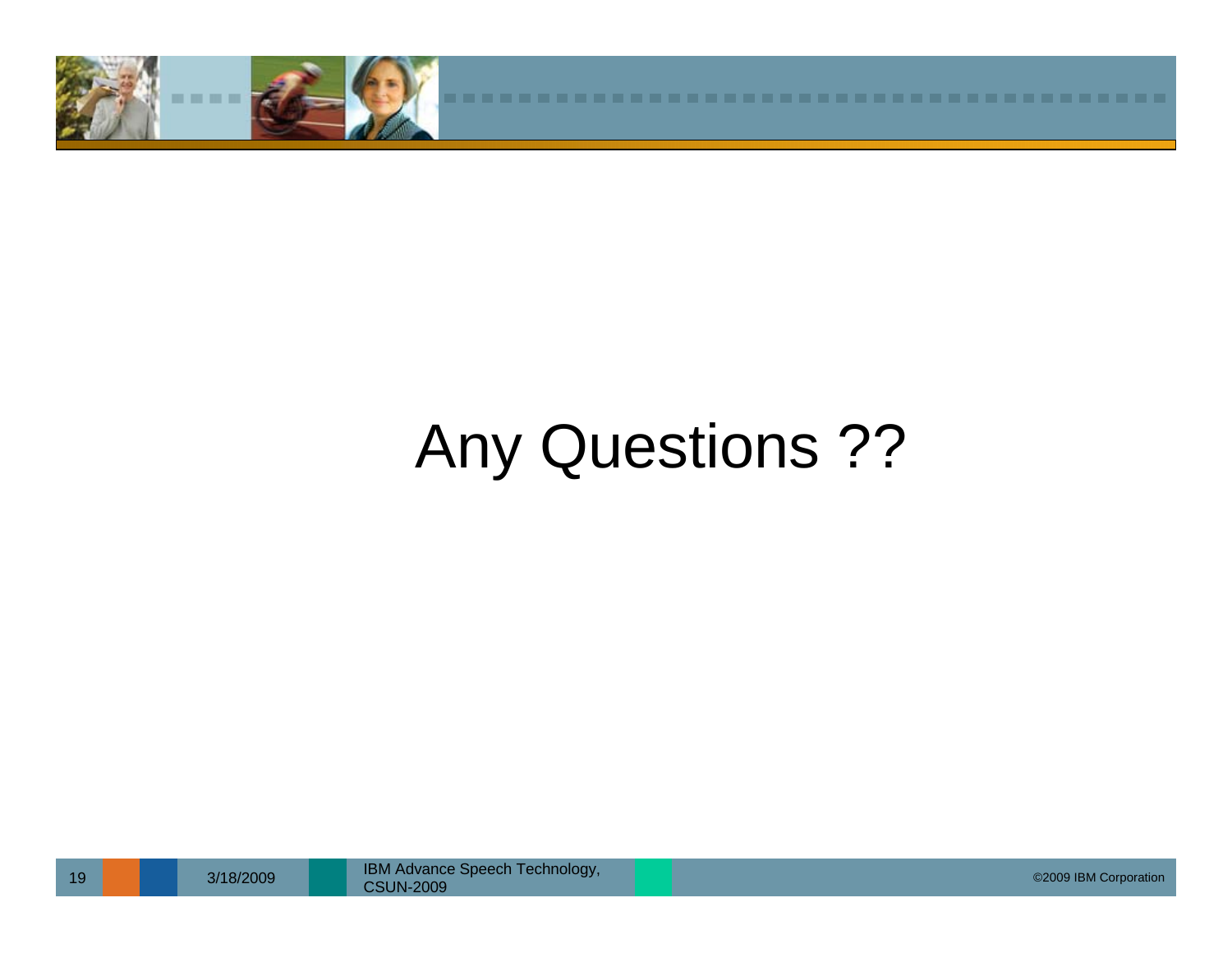

# **Visit us @ IBM Accessibility Booth # 270 Marriot**

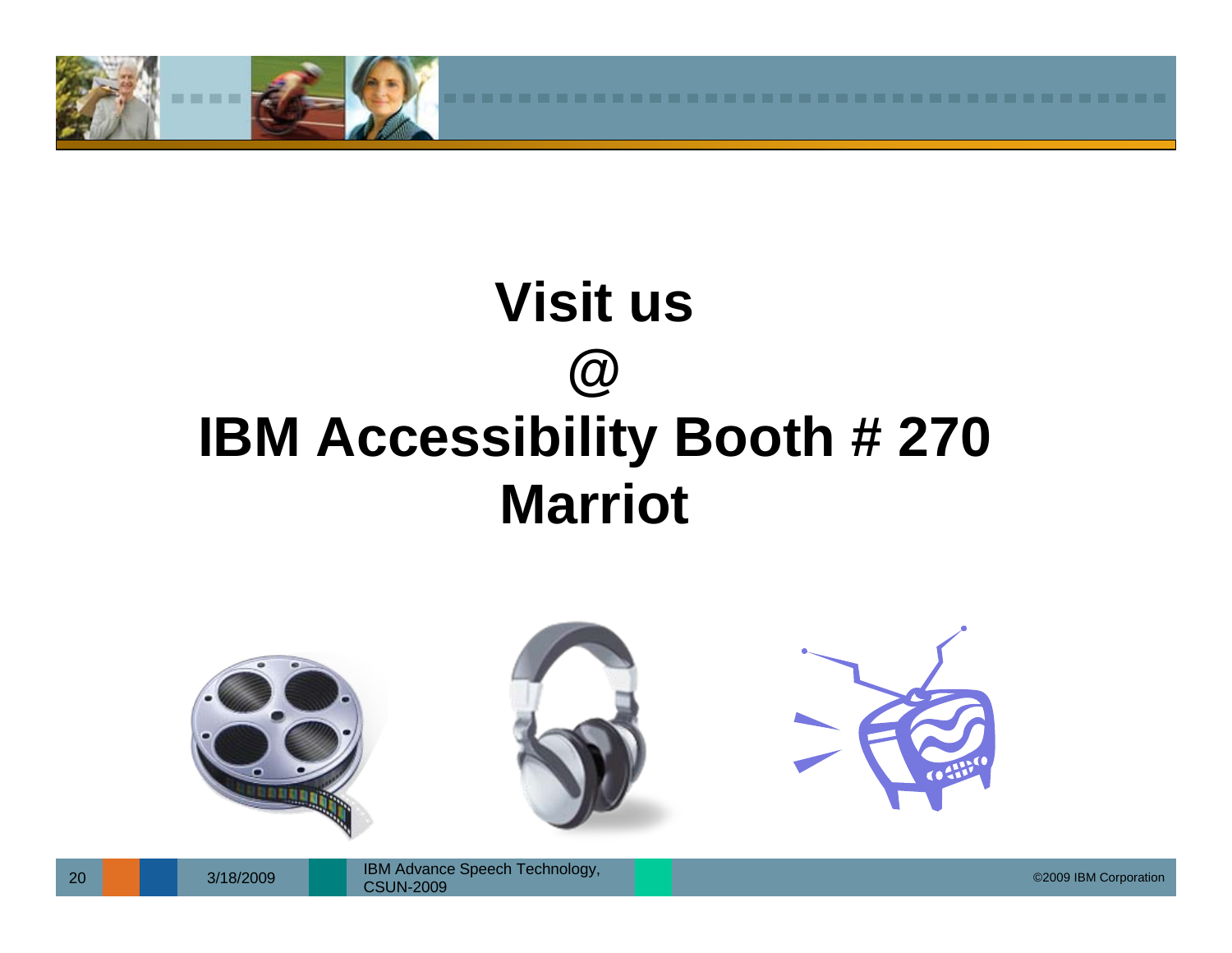

#### **Accessing the Future:**

**A global collaborative exploration for accessibility in the next decade**

**July 20-21, 2009 Boston, MA**



Conference tracks:

- •Universal Design and Accessibility Standards
- •Patient-centered Collaborative Care
- •Accessible Online Workplaces and Communities
- •Travel & Transportation



| ۰ | - |
|---|---|
|   |   |